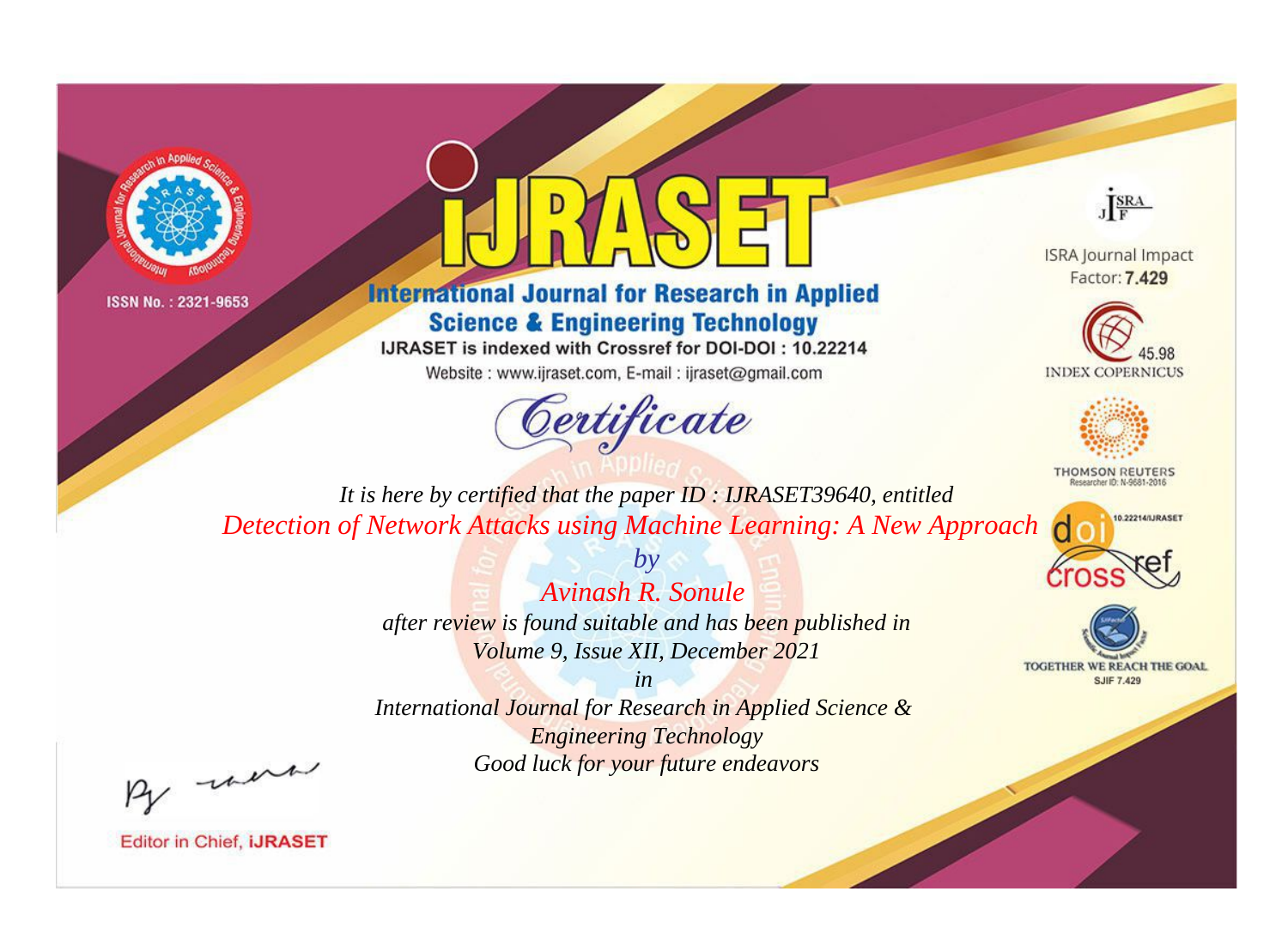



**International Journal for Research in Applied Science & Engineering Technology** 

IJRASET is indexed with Crossref for DOI-DOI: 10.22214

Website: www.ijraset.com, E-mail: ijraset@gmail.com



JERA

**ISRA Journal Impact** Factor: 7.429





**THOMSON REUTERS** 



TOGETHER WE REACH THE GOAL **SJIF 7.429** 

It is here by certified that the paper ID: IJRASET39640, entitled Detection of Network Attacks using Machine Learning: A New Approach

> Mukesh Kalla after review is found suitable and has been published in Volume 9, Issue XII, December 2021

 $b\nu$ 

 $in$ International Journal for Research in Applied Science & **Engineering Technology** Good luck for your future endeavors

By morn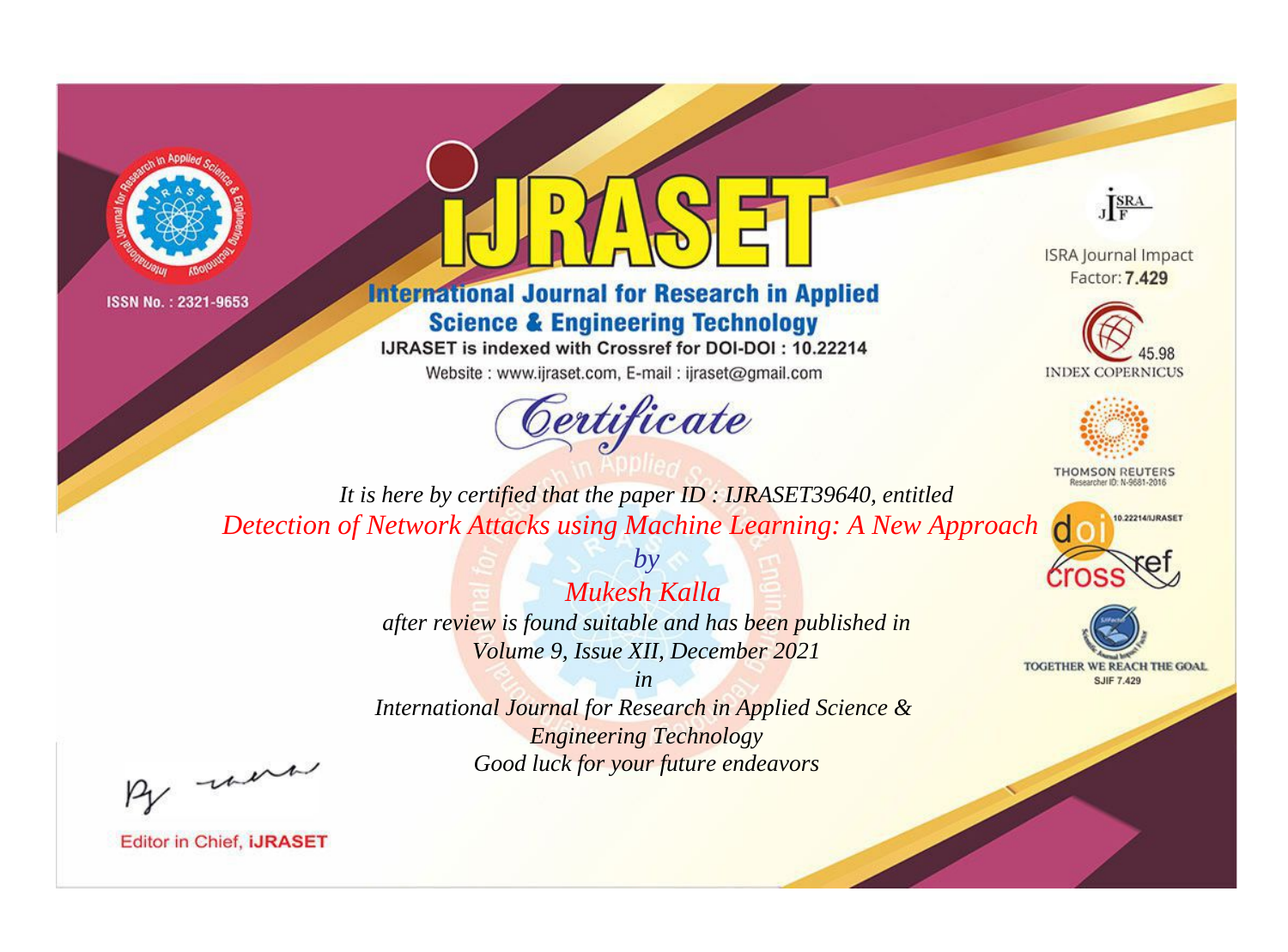



**International Journal for Research in Applied Science & Engineering Technology** 

IJRASET is indexed with Crossref for DOI-DOI: 10.22214

Website: www.ijraset.com, E-mail: ijraset@gmail.com



JERA

**ISRA Journal Impact** Factor: 7.429





**THOMSON REUTERS** 



TOGETHER WE REACH THE GOAL **SJIF 7.429** 

It is here by certified that the paper ID: IJRASET39640, entitled Detection of Network Attacks using Machine Learning: A New Approach

> **Amit Jain** after review is found suitable and has been published in Volume 9, Issue XII, December 2021

 $b\nu$ 

 $in$ International Journal for Research in Applied Science & **Engineering Technology** Good luck for your future endeavors

By morn